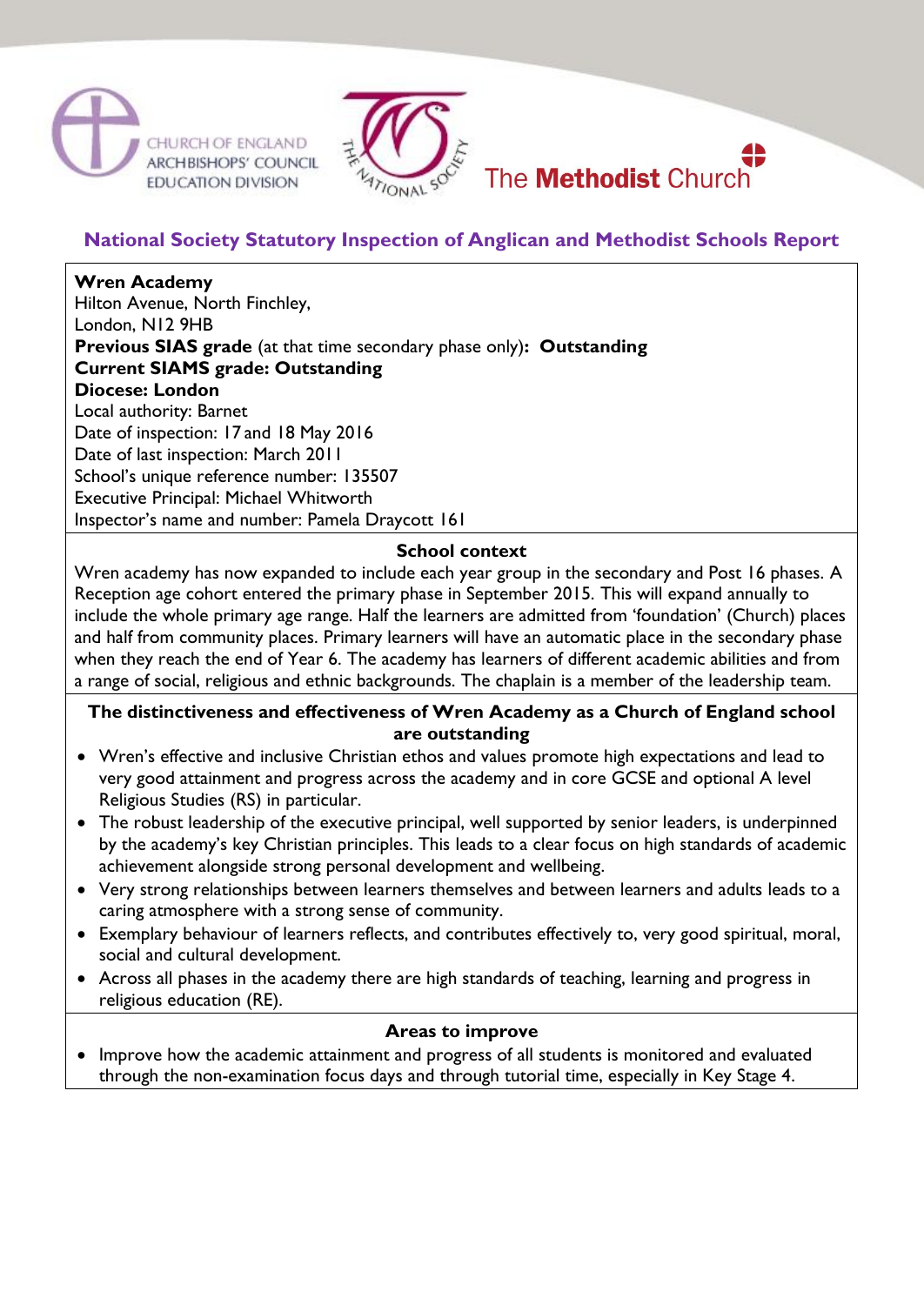#### **The school, through its distinctive Christian character, is outstanding at meeting the needs of all learners**

The academy's inclusive Christian ethos clearly drives its successful quest to ensure that learners of all abilities achieve their best academically and personally. Staff and secondary learners can clearly articulate the impact that its Christian foundation has on day to day academy life. Learners are very well known and cared for as individuals, 'precious to God'. Consequently, attendance is above the national average and relationships are very supportive. These strong relationships are seen as key to learning and development as, 'we are called to contribute to the common good and not to be islands'. This contributes to a calm and purposeful atmosphere where learners are able to flourish within a caring Christian environment. Reflecting the academy's embedded Christian ethos very well, facing up to the consequences of actions and forgiveness are key to how behaviour is managed. As a result, behaviour is excellent and the number of external exclusions since the academy was formed in 2008 is extremely low. There are a very few instances where behaviour, attainment or progress may be a cause for concern. The academy, through its strong pastoral and support systems, works very effectively with these learners and their families. Learners enter both the primary and secondary phases with attainment around the national average. Current attainment data for both phases indicates very good progress being made against national averages. This is clearly linked to the academy's underpinning Christian vision where 'excellence is strived for in all areas because both God and our neighbours are worthy of our best'. Clear monitoring and evaluation is in place to ensure that the learning needs of all are met. Learners are friendly, confident and polite. In the secondary phase enrichment and extra-curricular activities and trips successfully supports its Christian ethos. These also enhance learners' strong spiritual, moral, social and cultural development very well. The primary phase curriculum is taking shape and effectively supports academic and personal development through learning inside and outside the classroom. RE makes a key contribution to the academy's Christian ethos. It is enjoyed and learners are appropriately supported and challenged by it. In ageappropriate ways they see its relevance to academy life and their personal development. Learners have a growing awareness that through RE they develop an appreciation for different beliefs and practices and of the beauty and diversity of God's world.

**The impact of collective worship on the school community is outstanding** Worship takes place daily in either classes, tutor groups or houses. There is a well developed programme appropriately linked to the Church calendar of readings and themes. Worship regularly includes biblical material and explorations of Christian belief and practice. It contributes deeply to supporting the academy in raising the aspirations of learners, inspiring a good level of spiritual and moral reflection. Taking responsibility for themselves and others in terms of prayer and charitable giving is well recognised as an outcome of worship. Daily worship is appropriately extended by periodic visits to deanery and Wren churches in London, after whom the academy's houses are named. A weekly voluntary Eucharist attended by a few staff and secondary learners extends the programme further. Learners and staff respond positively, valuing and enjoying worship. Whilst being Christian in nature it is planned to allow all to participate. This effectively reflects the academy's strong emphasis on inclusion as part of its Christian, and indeed Anglican, distinctiveness. The quality and variety provided is co-ordinated very well in the primary phase by the head of school and in the secondary phase by the chaplain. The involvement of secondary learners in planning, leading and evaluating worship has improved since the previous denominational inspection. In the primary phase learners' engagement and participation is already very strong, through for example singing, writing their own prayers and acting out Bible stories. The worship programme contributes clearly and effectively to learners' spiritual and moral development. Learners have an appropriate understanding of the importance of Jesus for Christians and an age appropriate understanding of the Trinity. Prayer and reflection is rightly valued in both phases for its contribution to the academy's Christian ethos and also to the personal development of learners. For example, prayers are said periodically throughout the day in both phases and learners and staff have the opportunity to ask for prayer either directly or through the prayer board in the chapel. When asked about worship one primary learner said, 'We say thank you to God'. Secondary learners appreciate the 'space to think, pray or reflect which can be very helpful'. Primary learners are already writing their own prayers and know that there are